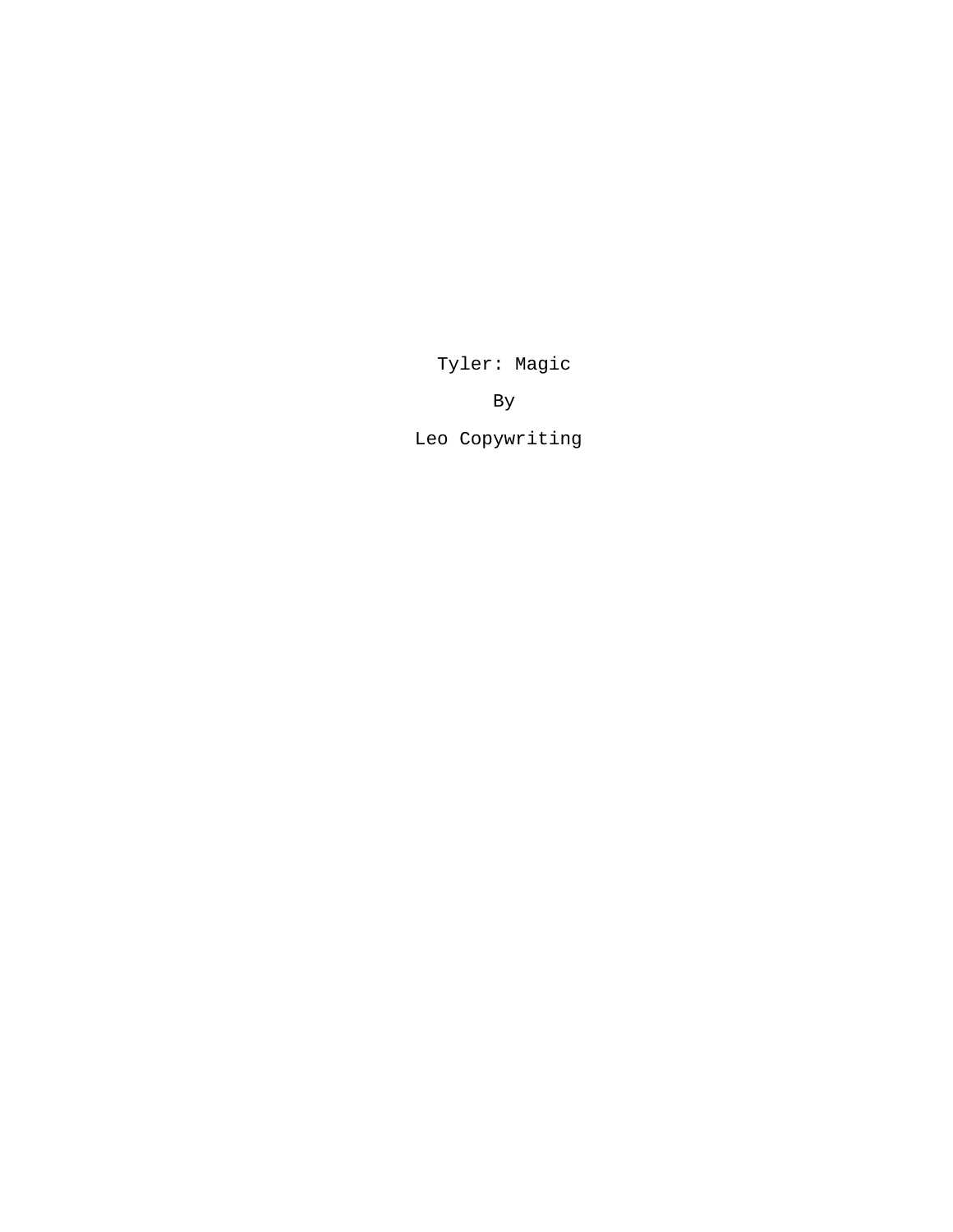INT-B\_ROLL-DAY

Fade in.

Intro:

## CAPTION

There's a **magic** to Tyler that sets it apart from both its competition, and even its peers. (fade to) Trane and American Standard Heating & Air Conditioning have facilities all across the country, yet Tyler has managed to distinguish itself as a **dynamo** of industry and creativity since its inception. (fade to) Our story begins in 1956:

Cut to:

# CAPTION

Originally intended to make vacuum cleaners, the Tyler plant opened its doors in 1956 under the Air Conditioning division of GE and was a mere half the size it is today.

Cut to:

## CAPTION

*"Go West, young man, and grow up with the country."* (fade to) In 1978, long after the gold rush, we had our own Westward Expansion. GE moved its Air and Heating headquarters from Kentucky to Tyler, Texas. (fade to) Over the years, the Tyler plant grew to the **million+** square feet facility you stand in today.

Cut to:

## CAPTION

The 80s was a period of optimistic change for most of the US, and we were in on the enthusiasm: (fade to) In 1982 GE's AC division was acquired by Trane. Just two years (MORE)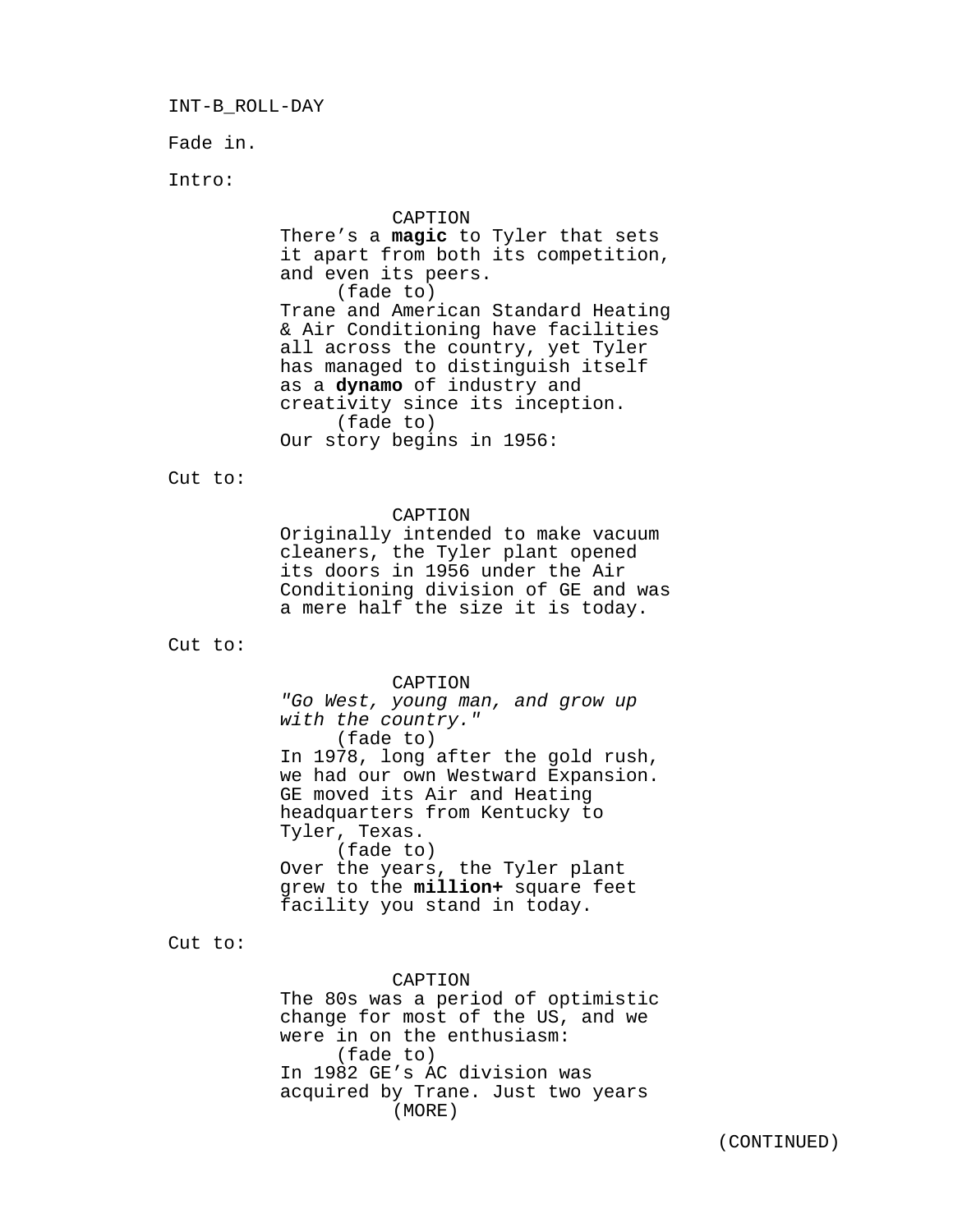CAPTION (cont'd) later, Trane was acquired by American Standard. (fade to) But the most exciting change the 80s brought was the Systems Extreme Environmental Test lab (SEET). (fade to) The SEET lab manages to do in weeks what nature does in years: by alternating extreme frigid, polar conditions and unbearable, hellish heat, SEET guarantees every unit that ships out is as **rugged** and **resilient** as possible.

Cut to:

#### CAPTION

In 1989 Trane really broke the mold with the first ever variable-speed hermetic compressor. This was ground-breaking and made a massive technology statement about Trane as an industry leader.

(fade to)

This idea was generated, designed, executed, tested, built, launched, and marketed all from the Tyler location.

(fade to)

Many feel the magic of Tyler is why this innovation happened...that the designers, engineers, marketing team, and factory workers were all under one roof collaborating and constantly communicating, led to this triumph of technology.

Cut to:

# CAPTION

Inspiration comes from perpiration, and Inspiration struck yet again in **1994** when American Standard Heating & Air Conditioning launched their own outdoor unit. (fade to) Both the AS unit and the Trane unit have become common fixtures in homes all across America.

Cut to: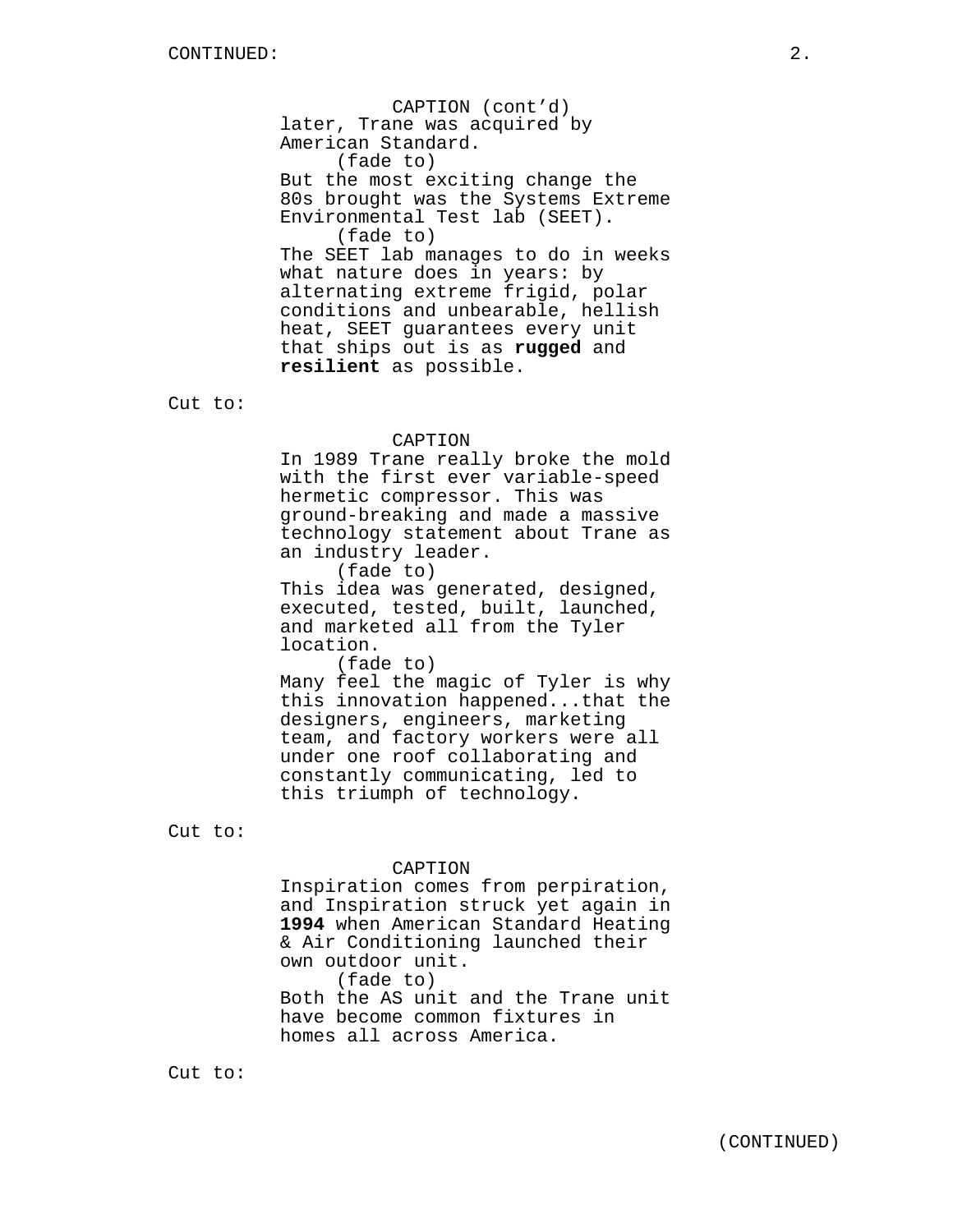### CAPTION

A new millennium demanded newer solutions to newer problems, and our sphere of influence went from the national to the global stage. It was time for a shift in structure.

(fade to) Trane went public in 2007. The following year Ingersoll Rand acquired both Trane and American Standard Heating & Air Conditioning. Once again, our family tree changed a bit, but our mission stayed the same.

Cut to:

### CAPTION

In 2013, Trane celebrated its **centennial**. Five years later, American Standard celebrated its **thirtieth** birthday. (fade to)

The Tyler plant has seen and experienced numerous social and technological changes in all this time, changing when it needed, and standing firm when it should.

Cut to:

CAPTION Today, the Tyler plant is the one of the top five employers in Tyler, Texas. (fade to) Through all these years of changing names and faces and even owners, Tyler has remained the headquarters for the Trane Residential business. (fade to) Why? (fade to) How? (fade to) The magic is apparent as soon as you walk in the door. (fade to) The energy is still present today, even stronger and more palpable as it was in 1956.

Cut to: